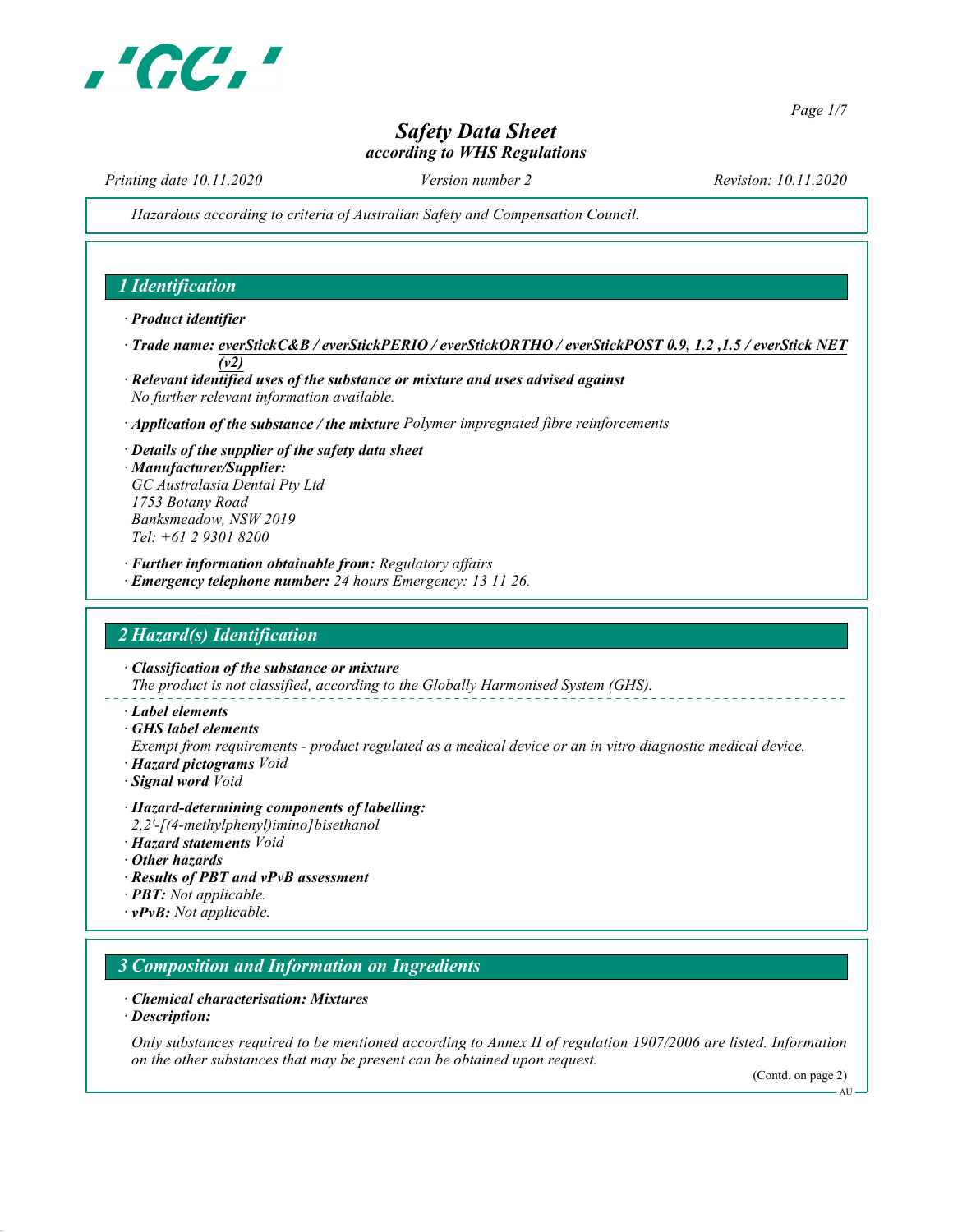according to WHS Regulations

Printing date 10.11.2020 Version number 2 Revision: 10.11.2020

(Contd. of page 1)

 $2.5 - 5\%$ 

Trade name: everStickC&B / everStickPERIO / everStickORTHO / everStickPOST 0.9, 1.2 ,1.5 / everStick NET (v2)

### · Dangerous components:

 $3077-12-1$  2,2'-[(4-methylphenyl)imino] bisethanol

Acute Tox. 3, H301; Skin Irrit. 2, H315; Eye Irrit. 2A, H319; STOT SE 3, H335

· Additional information: For the wording of the listed hazard phrases refer to section 16.

### 4 First Aid Measures

- · Description of first aid measures
- · General information: If symptoms persist consult doctor.
- · After inhalation:

Supply fresh air. If required, provide artificial respiration. Keep patient warm. Consult doctor if symptoms persist. Take affected persons into fresh air and keep quiet.

· After skin contact:

Generally the product does not irritate the skin.

If skin irritation continues, consult a doctor.

· After eye contact:

Rinse opened eye for several minutes under running water. If symptoms persist, consult a doctor.

· After swallowing:

Rinse out mouth and then drink plenty of water.

If symptoms persist consult doctor.

- · Information for doctor:
- · Most important symptoms and effects, both acute and delayed No further relevant information available.
- · Indication of any immediate medical attention and special treatment needed No further relevant information available.

# 5 Fire Fighting Measures

- · Extinguishing media
- · Suitable extinguishing agents:

CO2, powder or water spray. Fight larger fires with water spray or alcohol resistant foam. Use fire extinguishing methods suitable to surrounding conditions.

- · For safety reasons unsuitable extinguishing agents: Water with full jet
- · Special hazards arising from the substance or mixture
- Formation of toxic gases is possible during heating or in case of fire. No further relevant information available.
- · Advice for firefighters
- · Protective equipment: Wear self-contained respiratory protective device.
- · Additional information

Dispose of fire debris and contaminated fire fighting water in accordance with official regulations.

## **6 Accidental Release Measures**

· Personal precautions, protective equipment and emergency procedures Remove persons from danger area. Avoid formation of dust.

Wear protective clothing.

· Environmental precautions:

Do not allow product to reach sewage system or any water course.

(Contd. on page 3)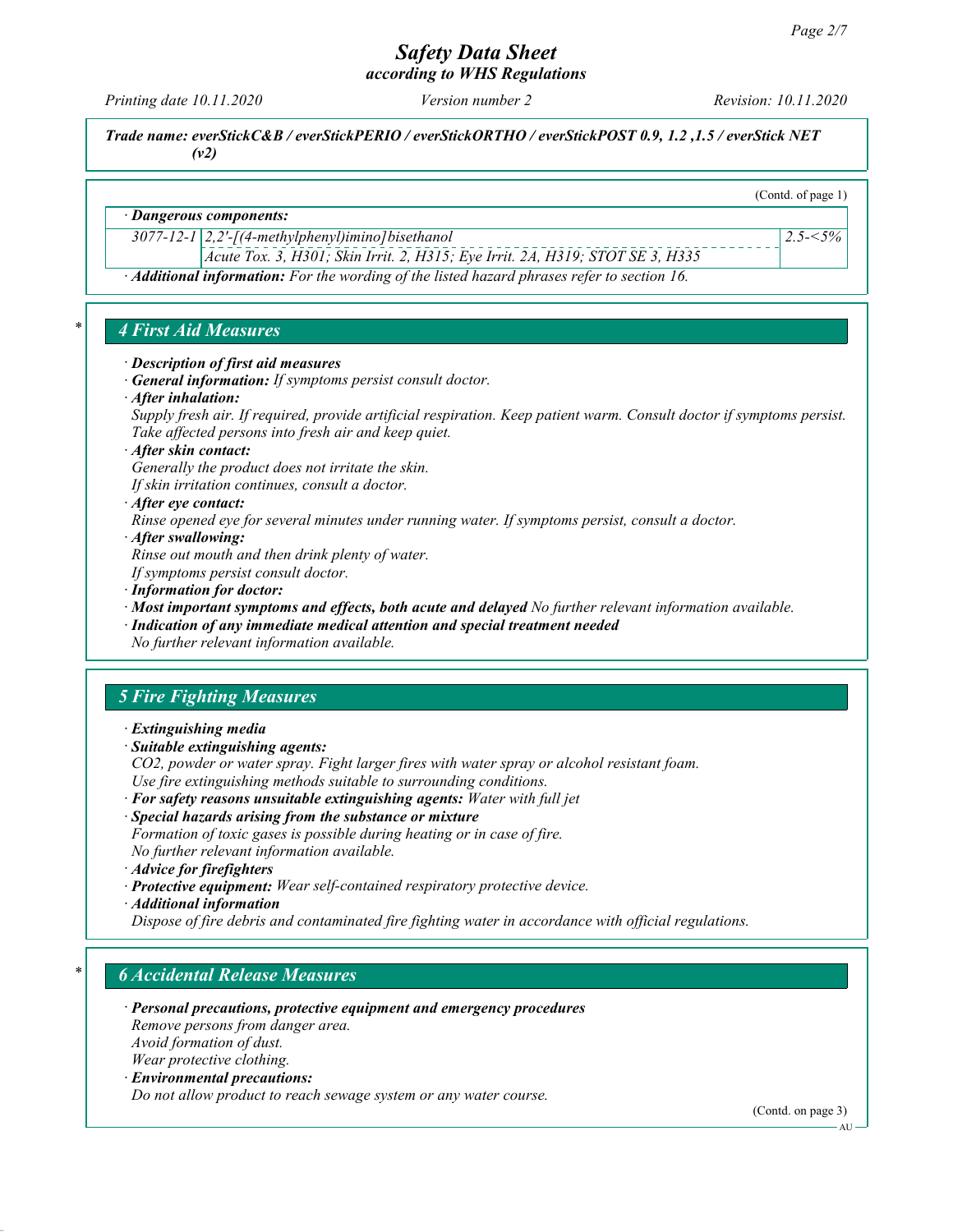# Safety Data Sheet according to WHS Regulations

Printing date 10.11.2020 Version number 2 Revision: 10.11.2020

Trade name: everStickC&B / everStickPERIO / everStickORTHO / everStickPOST 0.9, 1.2 ,1.5 / everStick NET  $(v2)$ 

(Contd. of page 2)

Do not allow to penetrate the ground/soil. · Methods and material for containment and cleaning up:

Pick up mechanically.

Prevent formation of dust.

Dispose of the material collected according to regulations.

· Reference to other sections

See Section 7 for information on safe handling.

See Section 8 for information on personal protection equipment.

See Section 13 for disposal information.

# 7 Handling and Storage

### · Handling:

- · Precautions for safe handling
- Prevent formation of dust.
- Any unavoidable deposit of dust must be regularly removed.
- · Information about fire and explosion protection: Dust can combine with air to form an explosive mixture.
- · Conditions for safe storage, including any incompatibilities
- · Storage:
- · Requirements to be met by storerooms and receptacles: Store only in unopened original receptacles.
- · Information about storage in one common storage facility: Store away from foodstuffs.
- · Further information about storage conditions: None.
- $\cdot$  Specific end use(s) No further relevant information available.

### 8 Exposure controls and personal protection

· Additional information about design of technical facilities: No further data; see item 7.

- · Control parameters
- · Ingredients with limit values that require monitoring at the workplace:

The product does not contain any relevant quantities of materials with critical values that have to be monitored at the workplace.

- · Additional information: The lists valid during the making were used as basis.
- · Exposure controls
- · Personal protective equipment:
- · General protective and hygienic measures:

The usual precautionary measures are to be adhered to when handling chemicals. Do not inhale dust / smoke / mist.

- Wash hands before breaks and at the end of work. · Respiratory protection:
- Suitable respiratory protective device recommended. Suitable respiratory protective device recommended.
- · Protection of hands: Protective gloves
- · Material of gloves

The selection of the suitable gloves does not only depend on the material, but also on further marks of quality and varies from manufacturer to manufacturer. As the product is a preparation of several substances, the resistance of the glove material can not be calculated in advance and has therefore to be checked prior to the application.

(Contd. on page 4) AU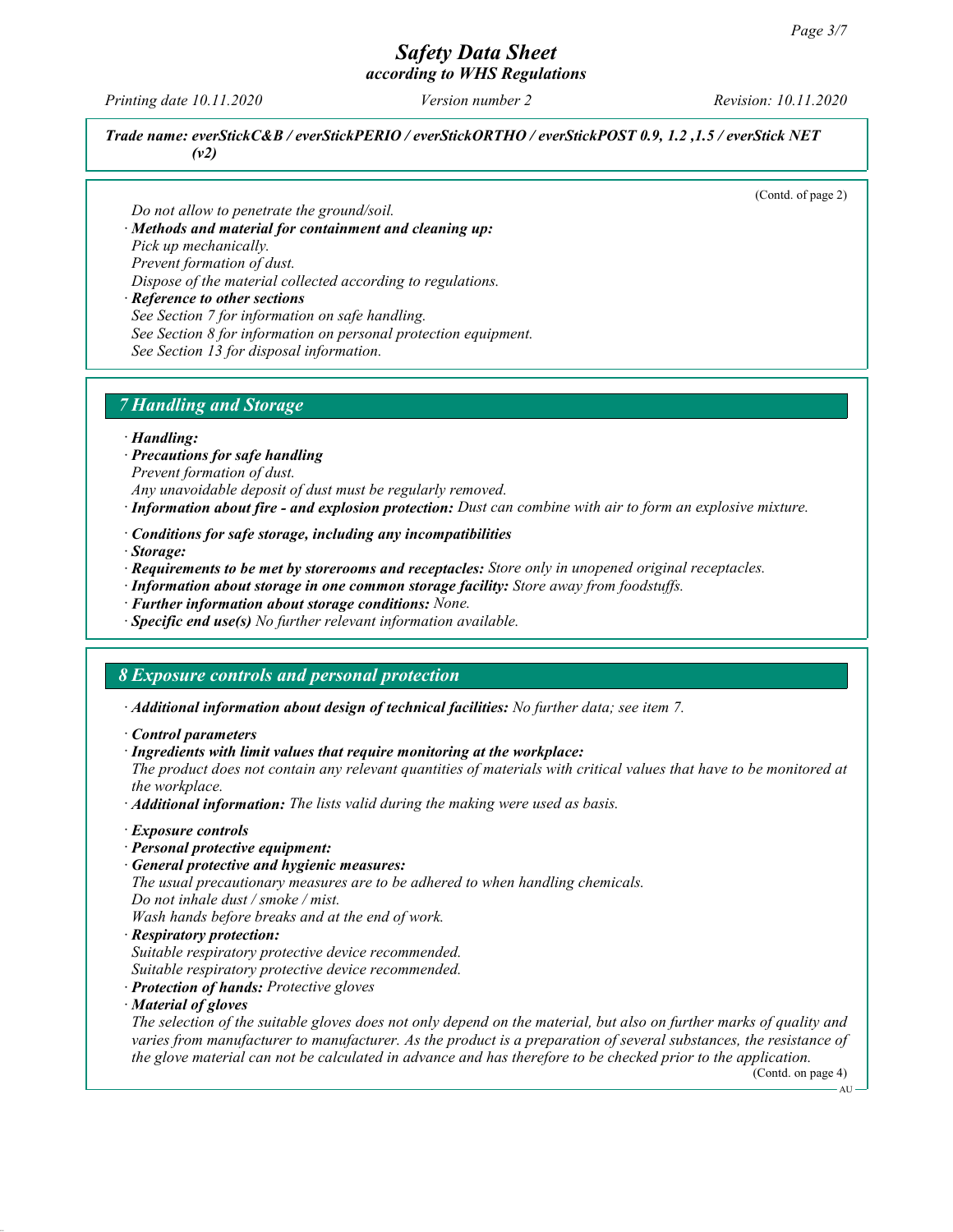according to WHS Regulations

Printing date 10.11.2020 Version number 2 Revision: 10.11.2020

Trade name: everStickC&B / everStickPERIO / everStickORTHO / everStickPOST 0.9, 1.2 ,1.5 / everStick NET (v2)

(Contd. of page 3)

### · Penetration time of glove material

The exact break through time has to be found out by the manufacturer of the protective gloves and has to be observed.

· Eye protection: Safety glasses

| <b>9 Physical and Chemical Properties</b>               |                                               |
|---------------------------------------------------------|-----------------------------------------------|
| · Information on basic physical and chemical properties |                                               |
| <b>General Information</b>                              |                                               |
| $\cdot$ Appearance:                                     |                                               |
| Form:                                                   | Solid                                         |
| Colour:                                                 | Transparent                                   |
| Odour:                                                  | <i><b>Odourless</b></i>                       |
| <b>Odour threshold:</b>                                 | Not determined.                               |
| $\cdot$ pH-value:                                       | Not applicable.                               |
| Change in condition                                     |                                               |
| Melting point/freezing point:                           | Undetermined.                                 |
| Initial boiling point and boiling range: Undetermined.  |                                               |
| · Flash point:                                          | Not applicable.                               |
| · Flammability (solid, gas):                            | Not determined.                               |
| · Ignition temperature:                                 | Undetermined.                                 |
| · Decomposition temperature:                            | Not determined.                               |
| · Auto-ignition temperature:                            | Product is not selfigniting.                  |
| · Explosive properties:                                 | Product does not present an explosion hazard. |
| · Explosion limits:                                     |                                               |
| Lower:                                                  | Not determined.                               |
| <b>Upper:</b>                                           | Not determined.                               |
| · Vapour pressure:                                      | Not applicable.                               |
| $\cdot$ Density:                                        | Not determined.                               |
|                                                         | $2,56$ g/cm <sup>3</sup>                      |
|                                                         | 1.18g/ml                                      |
| $\cdot$ Relative density                                | Not determined.                               |
| · Vapour density                                        | Not applicable.                               |
| $\cdot$ Evaporation rate                                | Not applicable.                               |
| · Solubility in / Miscibility with                      |                                               |
| water:                                                  | Insoluble.                                    |
| · Partition coefficient: n-octanol/water:               | Not determined.                               |
| · Viscosity:                                            |                                               |
| Dynamic:                                                | Not applicable.                               |
| Kinematic:                                              | Not applicable.                               |
| $\cdot$ Other information                               | No further relevant information available.    |

(Contd. on page 5)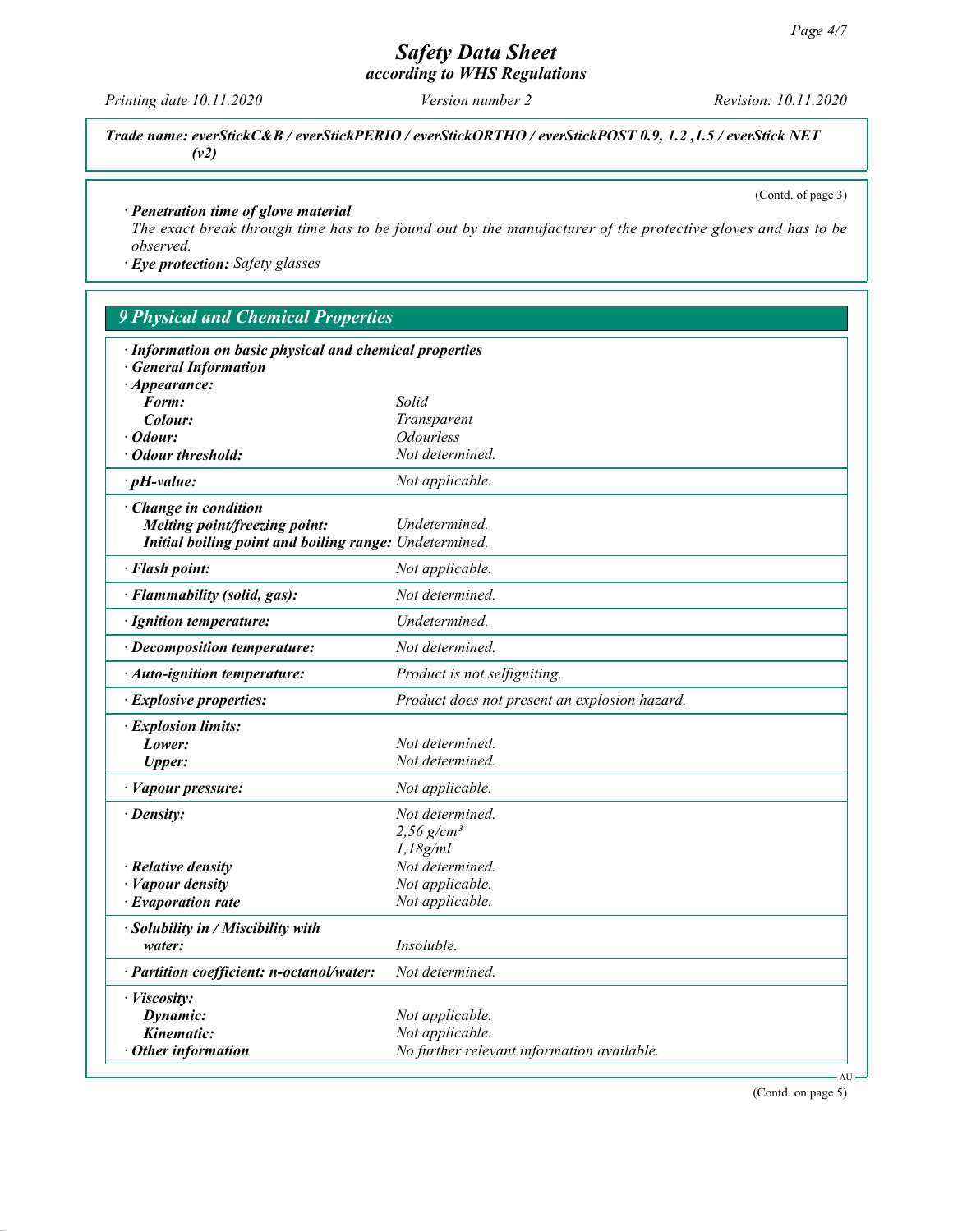# Safety Data Sheet according to WHS Regulations

Printing date 10.11.2020 Version number 2 Revision: 10.11.2020

Trade name: everStickC&B / everStickPERIO / everStickORTHO / everStickPOST 0.9, 1.2 ,1.5 / everStick NET (v2)

(Contd. of page 4)

### 10 Stability and Reactivity

· Reactivity No further relevant information available.

· Chemical stability

- · Thermal decomposition / conditions to be avoided: No decomposition if used according to specifications.
- · Possibility of hazardous reactions No dangerous reactions known.
- · Conditions to avoid No further relevant information available.
- · Incompatible materials: No further relevant information available.
- · Hazardous decomposition products: No dangerous decomposition products known.

### 11 Toxicological Information

· Information on toxicological effects

- · Acute toxicity
- $\cdot$  LD/LC50 values relevant for classification: No further relevant information available.
- · Primary irritant effect:
- · Skin corrosion/irritation No irritant effect.
- · Serious eye damage/irritation No irritating effect.
- · Respiratory or skin sensitisation No sensitising effects known.
- · Additional toxicological information:

The product shows the following dangers according to the calculation method of the General EU Classification Guidelines for Preparations as issued in the latest version:

- **Repeated dose toxicity** No further relevant information available.
- CMR effects (carcinogenity, mutagenicity and toxicity for reproduction) No further relevant information available.

## 12 Ecological Information

- · Toxicity
- · Aquatic toxicity: No further relevant information available.
- · Persistence and degradability No further relevant information available.
- · Behaviour in environmental systems:
- · Bioaccumulative potential No further relevant information available.
- · Mobility in soil No further relevant information available.
- · Additional ecological information:
- · General notes:

Do not allow undiluted product or large quantities of it to reach ground water, water course or sewage system.

- · Results of PBT and vPvB assessment
- · PBT: Not applicable.
- $\cdot$  vPvB: Not applicable.
- $\cdot$  Other adverse effects No further relevant information available.

# **13 Disposal considerations**

- · Waste treatment methods
- · Recommendation

Must not be disposed together with household garbage. Do not allow product to reach sewage system.

(Contd. on page 6)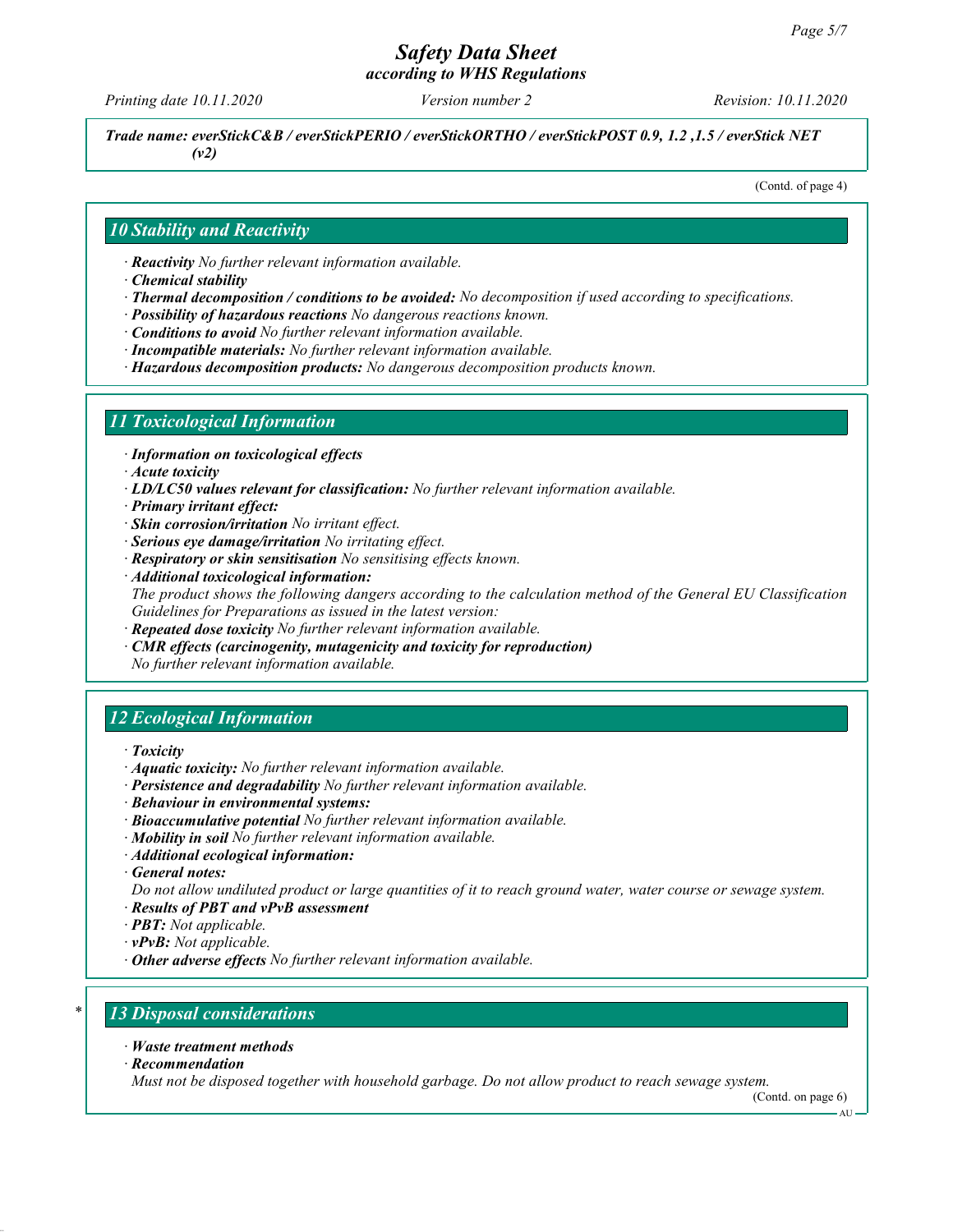according to WHS Regulations

Printing date 10.11.2020 Version number 2 Revision: 10.11.2020

Trade name: everStickC&B / everStickPERIO / everStickORTHO / everStickPOST 0.9, 1.2 ,1.5 / everStick NET (v2)

(Contd. of page 5)

· Uncleaned packaging:

· Recommendation: Disposal must be made according to official regulations.

| · UN-Number                                             |                 |  |
|---------------------------------------------------------|-----------------|--|
| ADG, ADN, IMDG, IATA                                    | not regulated   |  |
| $\cdot$ UN proper shipping name<br>ADG, ADN, IMDG, IATA | not regulated   |  |
| · Transport hazard class(es)                            |                 |  |
| ADG, ADN, IMDG, IATA<br>$\cdot$ Class                   | not regulated   |  |
| · Packing group<br>ADG, IMDG, IATA                      | not regulated   |  |
| · Environmental hazards:                                |                 |  |
| $\cdot$ Marine pollutant:                               | No              |  |
| · Special precautions for user                          | Not applicable. |  |
| Transport in bulk according to Annex II of Marpol       |                 |  |
| and the IBC Code                                        | Not applicable. |  |
| · UN "Model Regulation":                                | not regulated   |  |

# 15 Regulatory information

· Safety, health and environmental regulations/legislation specific for the substance or mixture

· Australian Inventory of Chemical Substances

|  |  | $1565-94-2$ (1-methylethylidene)bis[4,1-phenyleneoxy(2-hydroxy-3,1-propanediyl)] bismethacrylate |
|--|--|--------------------------------------------------------------------------------------------------|
|--|--|--------------------------------------------------------------------------------------------------|

 $3077-12-1$  2,2'-[(4-methylphenyl)imino] bisethanol

9011-14-7 Polymethylmethacrylate

10287-53-3 ethyl 4-dimethylaminobenzoate

465-29-2 Bornane-2,3-dione

123-31-9 hydroquinone

**Standard for the Uniform Scheduling of Medicines and Poisons** 

 $123-31-9$  hydroquinone  $\vert$  S2, S4, S6

· Australia: Priority Existing Chemicals

None of the ingredients is listed.

· GHS label elements Void

· Hazard pictograms Void

· Signal word Void

· Hazard-determining components of labelling:

2,2'-[(4-methylphenyl)imino]bisethanol

· Hazard statements Void

(Contd. on page 7)

AU